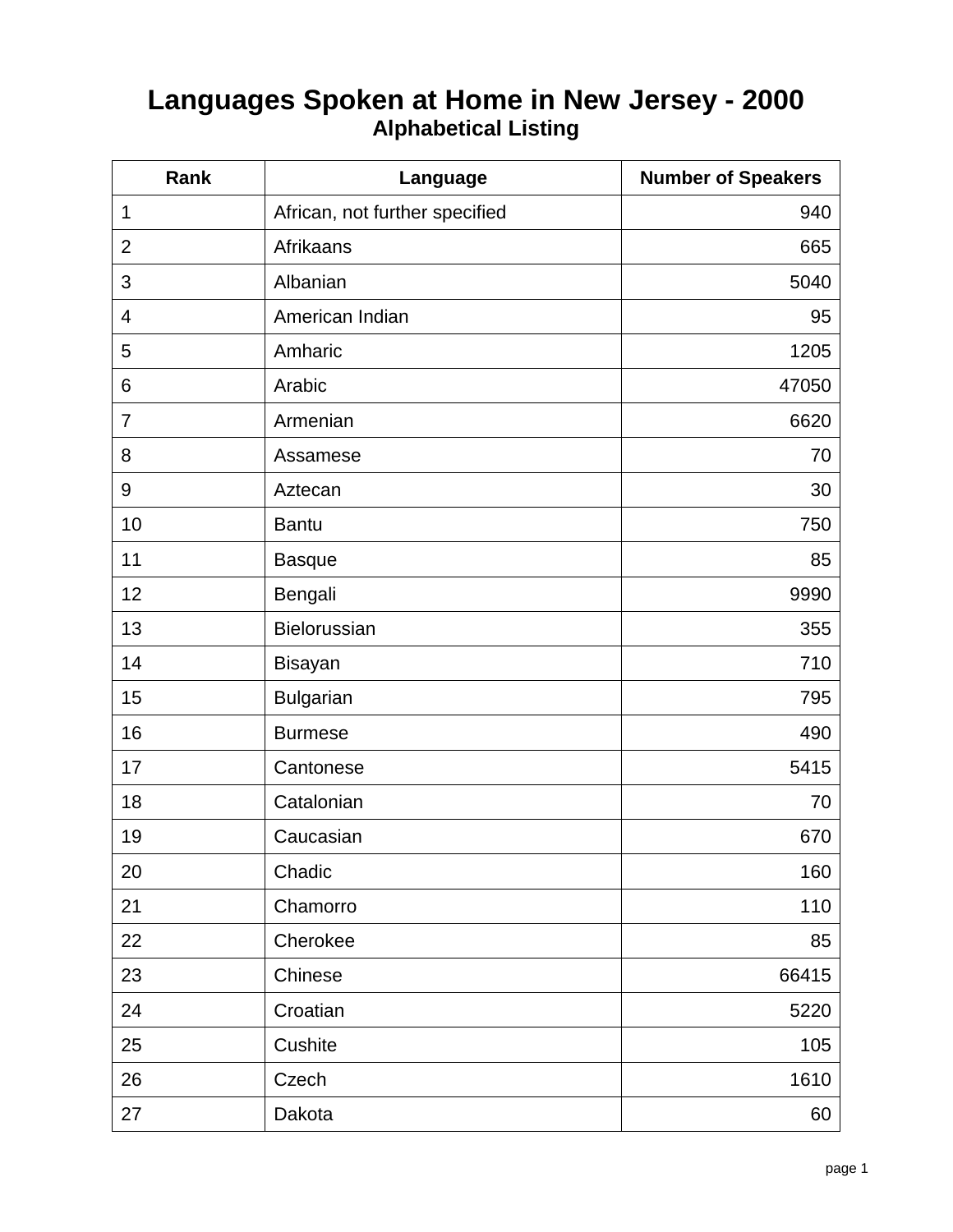| Rank | Language             | <b>Number of Speakers</b> |
|------|----------------------|---------------------------|
| 28   | Danish               | 1000                      |
| 29   | Delaware             | 15                        |
| 30   | Dravidian            | 115                       |
| 31   | Dutch                | 4500                      |
| 32   | Efik                 | 70                        |
| 33   | Estonian             | 1125                      |
| 34   | Finnish              | 510                       |
| 35   | Formosan             | 4725                      |
| 36   | French               | 45675                     |
| 37   | <b>French Creole</b> | 28785                     |
| 38   | Frisian              | 70                        |
| 39   | Fulani               | 475                       |
| 40   | German               | 41005                     |
| 41   | Greek                | 26565                     |
| 42   | Gujarathi            | 47325                     |
| 43   | Gur                  | 45                        |
| 44   | Hakka                | 35                        |
| 45   | Hawaiian             | 15                        |
| 46   | Hebrew               | 14990                     |
| 47   | Hindi                | 31395                     |
| 48   | Hungarian            | 11230                     |
| 49   | Icelandic            | 75                        |
| 50   | Ilocano              | 360                       |
| 51   | India, n.e.c.        | 10030                     |
| 52   | Indonesian           | 1330                      |
| 53   | <b>Irish Gaelic</b>  | 1475                      |
| 54   | Italian              | 116365                    |
| 55   | Jamaican Creole      | 1285                      |
| 56   | Japanese             | 12430                     |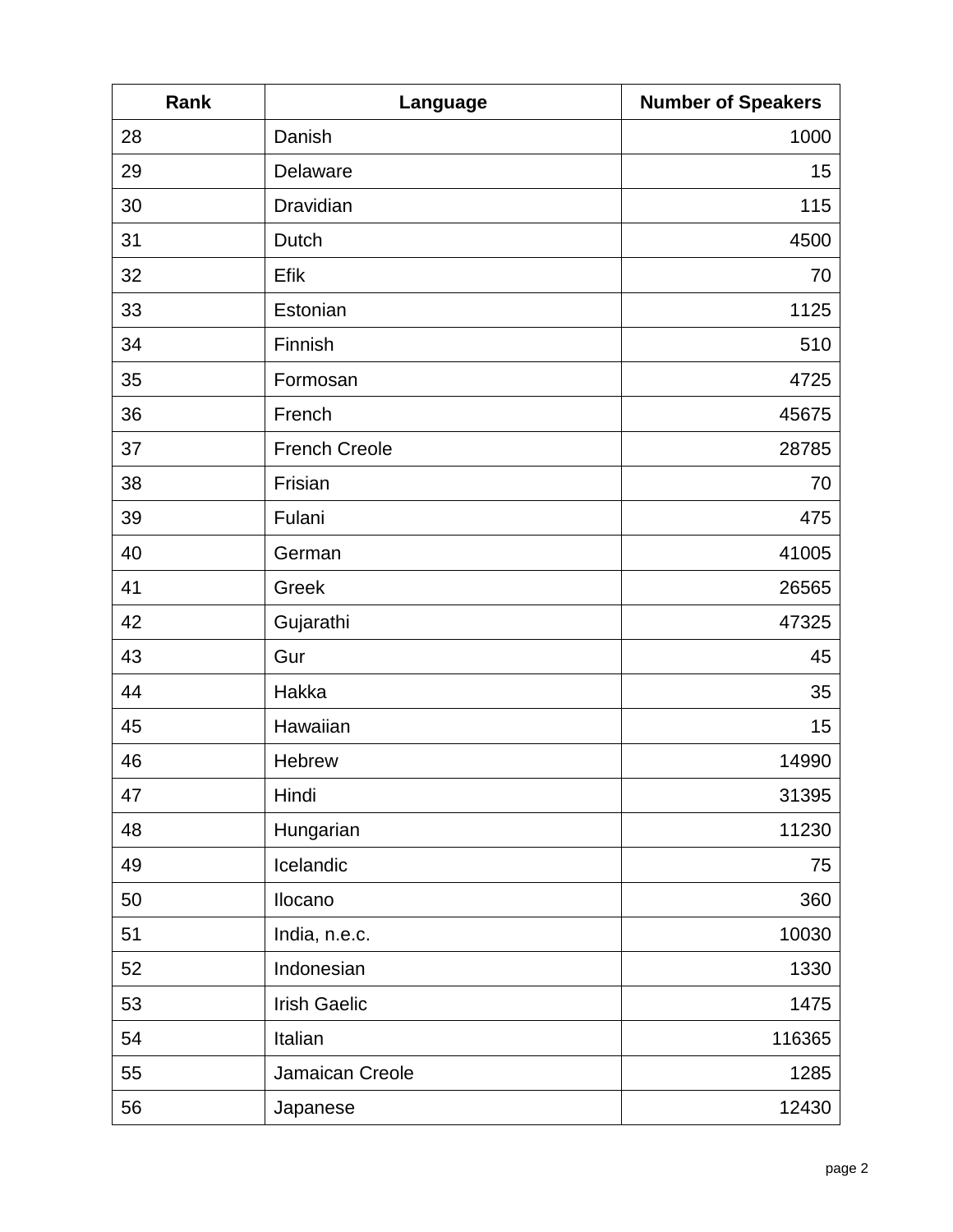| Rank | Language             | <b>Number of Speakers</b> |
|------|----------------------|---------------------------|
| 57   | Kannada              | 2290                      |
| 58   | Karachay             | 100                       |
| 59   | Kashmiri             | 80                        |
| 60   | Korean               | 55340                     |
| 61   | Krio                 | 330                       |
| 62   | Kru, Ibo, Yoruba     | 14965                     |
| 63   | Laotian              | 480                       |
| 64   | Lettish              | 1030                      |
| 65   | Lithuanian           | 1615                      |
| 66   | Lusatian             | 25                        |
| 67   | Macedonian           | 3100                      |
| 68   | Malay                | 240                       |
| 69   | Malayalam            | 5880                      |
| 70   | Mandarin             | 7635                      |
| 71   | Mande                | 795                       |
| 72   | Marathi              | 4460                      |
| 73   | Marshallese          | 45                        |
| 74   | Mayan Language       | 45                        |
| 75   | Mohawk               | 45                        |
| 76   | Mongolian            | 210                       |
| 77   | Mon-Khmer, Cambodian | 715                       |
| 78   | Munda                | 25                        |
| 79   | Muskogee             | 40                        |
| 80   | Navaho               | 40                        |
| 81   | Nepali               | 260                       |
| 82   | <b>Nilotic</b>       | 90                        |
| 83   | Norwegian            | 1830                      |
| 84   | Oriya                | 200                       |
| 85   | Oto-Manguen          | 140                       |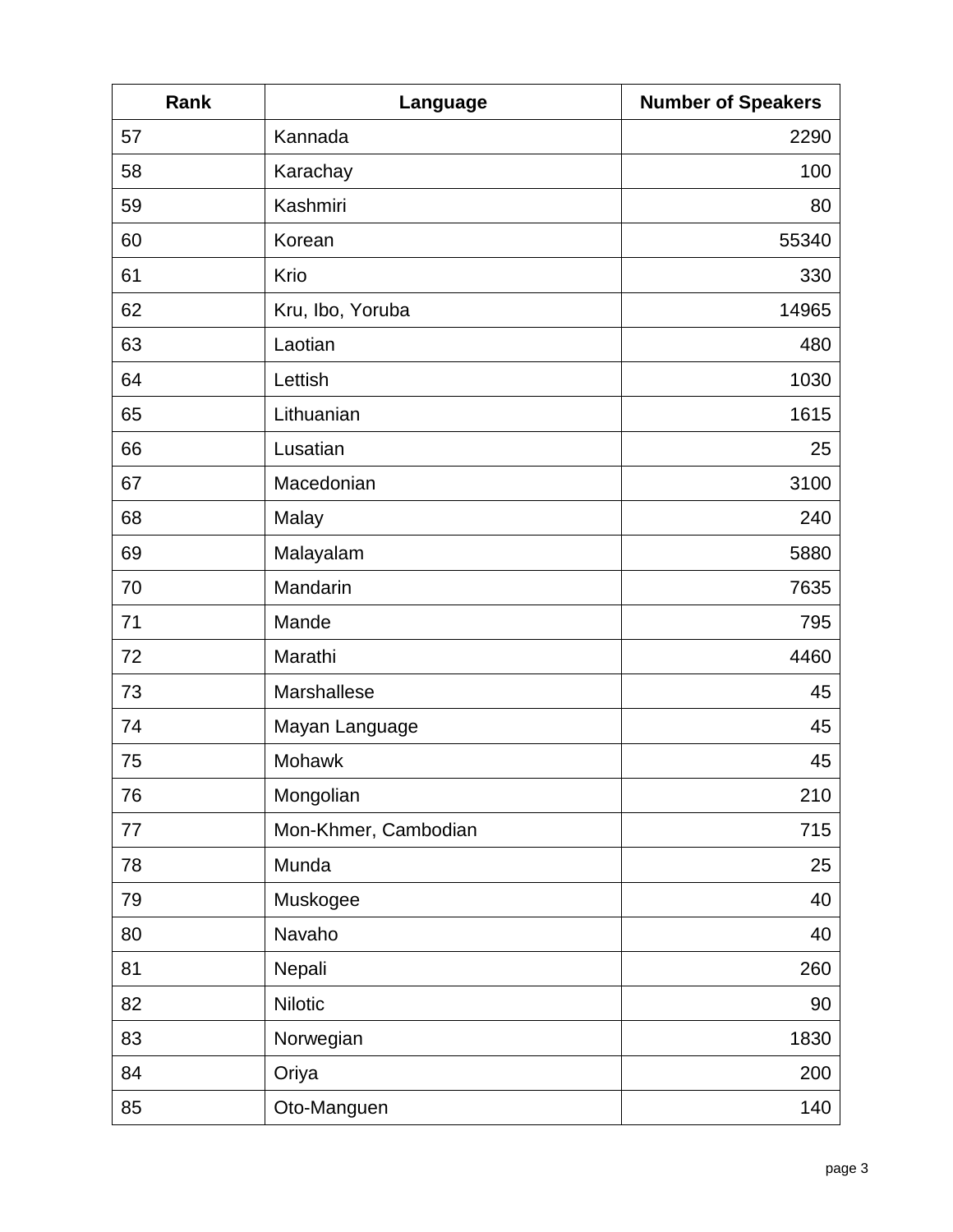| Rank | Language              | <b>Number of Speakers</b> |
|------|-----------------------|---------------------------|
| 86   | Pakistan, n.e.c.      | 1280                      |
| 87   | Pampangan             | 175                       |
| 88   | Panjabi               | 7725                      |
| 89   | Papia Mentae          | 35                        |
| 90   | Pashto                | 275                       |
| 91   | Patois                | 1510                      |
| 92   | Pennsylvania Dutch    | 30                        |
| 93   | Persian               | 6980                      |
| 94   | Polish                | 74665                     |
| 95   | Portuguese            | 72835                     |
| 96   | Quechua               | 135                       |
| 97   | Romanian              | 3830                      |
| 98   | Romany                | 135                       |
| 99   | Russian               | 38565                     |
| 100  | Samoan                | 140                       |
| 101  | <b>Scottic Gaelic</b> | 40                        |
| 102  | Sebuano               | 575                       |
| 103  | Serbian               | 1590                      |
| 104  | Serbocroatian         | 3610                      |
| 105  | Sindhi                | 830                       |
| 106  | Sinhalese             | 635                       |
| 107  | Slovak                | 4085                      |
| 108  | Slovene               | 65                        |
| 109  | Spanish               | 967700                    |
| 110  | Specified, not listed | 45                        |
| 111  | Sudanic               | 30                        |
| 112  | Swahili               | 1870                      |
| 113  | Swedish               | 2130                      |
| 114  | Syriac                | 635                       |